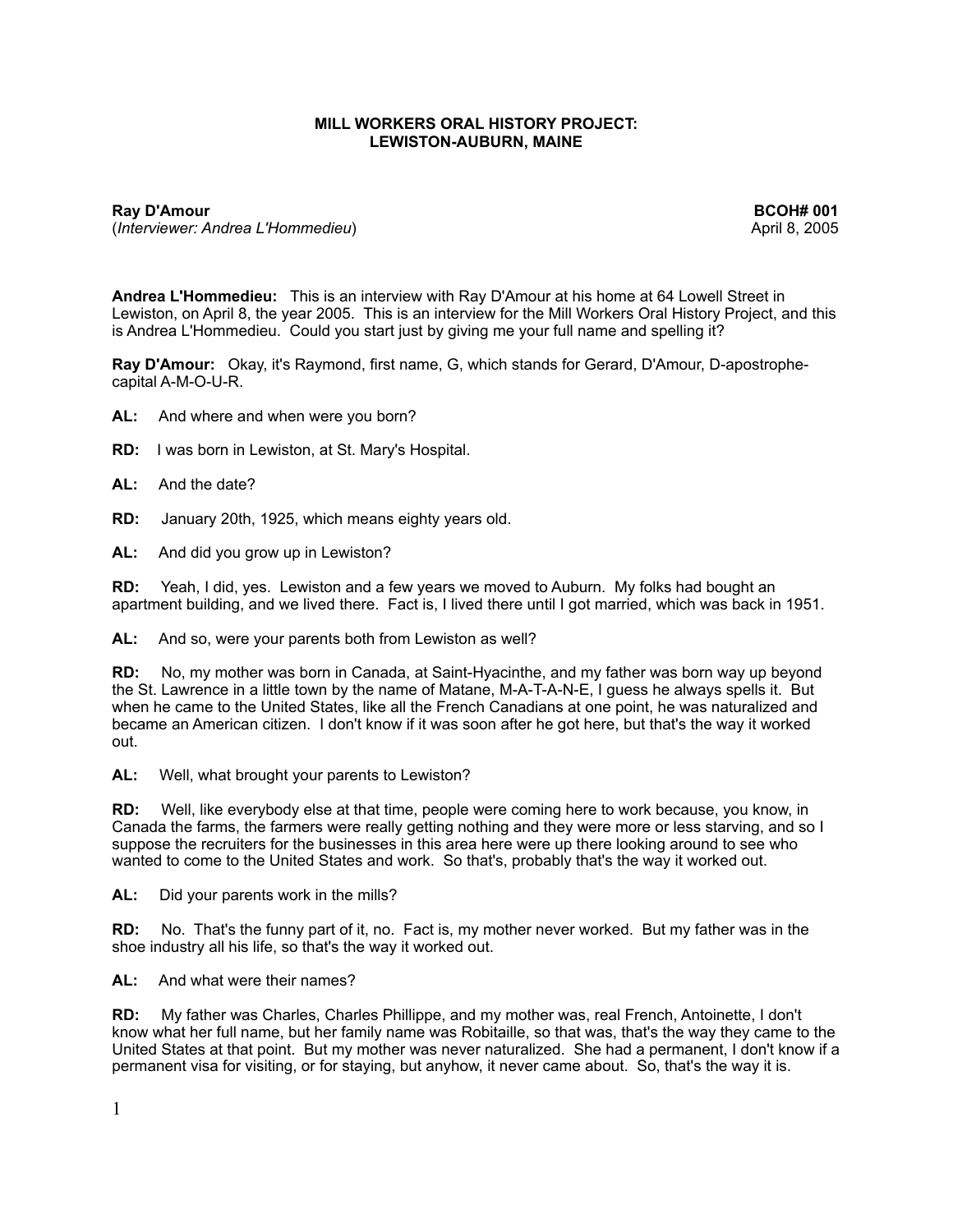**AL:** Now, if you were born in 1925, you were a teenager at the time the Depression hit.

**RD:** In 1929, yeah.

**AL:** Do you have recollections of that time?

**RD:** I sure do. It was unbelievable to think this now. You, you know, you almost fought for a penny, or two pennies in order to, for what you thought you might work for or, you know, any little job, anything, because there was no work and things were hard. It was unbelievable. But, people in the United States survived, you know. It was like the wars we have, we go and we come back and we move on. But it was a rough period. Seems though it dragged on until I would say the mid forties, 1930s. It was a rough time.

### **AL:** How did it affect your family?

**RD:** Well, my father had built the home we were living in, and he built it as he had the money, so there was no debt, there was no mortgage to it. So we owned a home, and we had large gardens, because we had quite a lot of land, so we had a lot of gardens. So, you know, as far as food and vegetables and things like that, we had our own supply.

 And the neighborhood (*unintelligible word*) further up on Main Street, the neighbors were all real nice, and those that did kind of shared with those that didn't. So it was a happy time, when you think about it, also because of people getting together and sharing things. It was, when you look back on it, you know, there was pleasant memories. It's not like you were living in some place and everybody was against you. So, that was in that period of time.

**AL:** Now, did you go straight from high school to work in the mills, or how did that come about?

**RD:** My junior year in high school, I was drafted, and I was in the service for three years, I was down in the South Pacific for three years. And going back in time, from the time I can remember, I could pick up a pencil or a pen and I could draw anything I could think of, you know, I just put it on, you know, on a piece of wood and, burn it into the wood, or do anything.

 So while I was in the service, I did some artwork for the military newspapers, you know, and when I got out of the service, one of our neighbors right across the street was one of the top executives at Bates. And he said, you know, I always see you with a pen or a pencil and you seem to be able to draw anything that you think of, he said, would you think of considering of going to the Bates to draw the designs for bedspreads and draperies? I said, well, I never gave it a thought, you know, because at that time I was just getting out of the service and I had nothing in mind. So I said, I don't know, so I said I'd think about it.

 So he kept, every time he'd come across the street to visit he'd talk about it, and he says, have you thought about it? I said, well, I'm giving it some thought. He said, okay, he said, if you want I'll make an appointment with you with the plant manager at the Bates division where the bedspreads were made, and he says, you go. And at the time, the plant manager was John Collins, John Collins.

#### **AL:** And who was the person who lived near you?

**RD:** Fritz Newton. He was the head and the chief engineer for the whole mill complex. So he made an appointment, I went to see the plant manager, and of course when you have somebody that's giving you a little bit of help, kind of nudging you, it makes a difference also. So he said, well, how about coming back and, say, next week some time, and bring some of your artwork, you know, whatever it is you want.

 So I went back the following week and they looked at it, and he said, well, I'll bring you out to the head of the, the director of designing right now, which was George Mills, and he said, let him take a look at it and you talk with him, and he said, he's expecting you. So I went out and sat down with him and he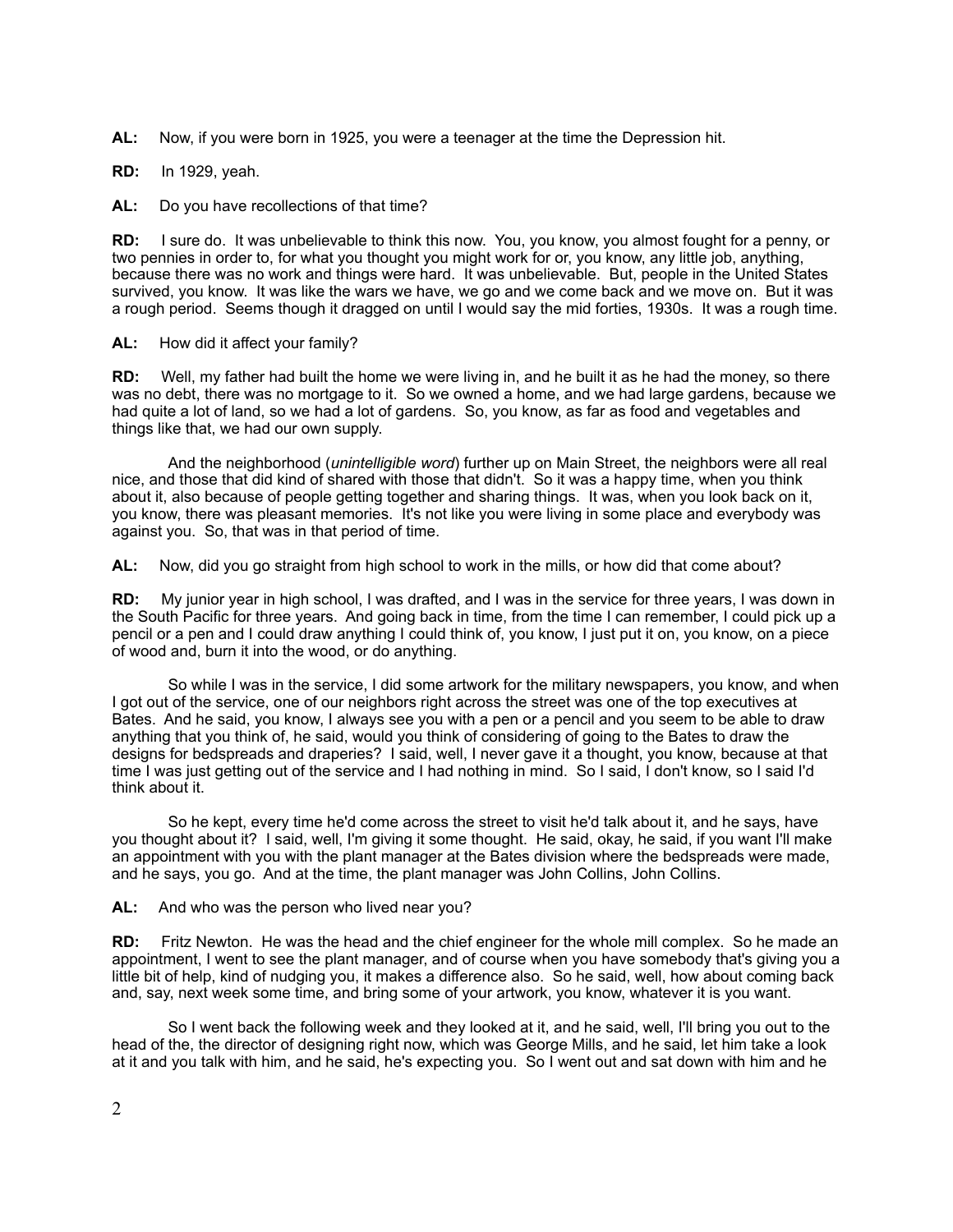said, yeah, he says, fact is, we have an opening right now because one of the older veteran designer has just died a couple weeks ago.

 And I mean, they were super designers, because they, they two head designers were German, and I mean they were real high tech. So it was a great area to go into, because there was one of them left, of the two brothers. So I said, he said, if you want to come in, he said, we look at all your art work and everything, he says, you know, in your case it would be better to start hands-on, the actual experience, than trying to go to some design school or something to get it from a book, they said, here you're going to get the actual so, he said, what do you want to do?

 So I said, I don't know, I'll give it a thought. So I went back to I guess the plant manager and he said, well, what do you think? I said, well, I'm interested. So he said, when do you want to start? And I said, well, let's put it this way: this is the last part of October, I've been away for three years and I'd like to go hunting for the whole month of November. So he said, well, that's no problem, so we'll see, I'll see you the first week of December. This was back in 1946, and the first week in December I showed up and I started. And I just kind of fell right into it, you know.

AL: So you worked very closely with the remaining German designer?

**RD:** Yeah.

**AL:** And who, what was his name?

**RD:** (*Name*) Lehman. And he was as efficient in high tech as his brother was. The older one was Arthur. And, you know, if you made a mistake you backed up and you corrected it, you didn't let it slide. I mean that, because when you're designing something, everything has to be on a graph because everything has to work out well on the loom. There's no room for mistakes, because the one mistake that you make will be one mistake on the loom, which will be one bedspread they'll have to throw away.

 So, I learned from, you know, Dave wanted to, you don't make, if you do make a mistake you come back and you correct it. Or you ask, you know, what's the right way to correct this. And it, when I look back on it, I couldn't have found a better life, you know? I mean, it wasn't hard work, you just sit there and you put your ideas on paper.

**AL:** So you got to create your own ideas for designs, or did it always go through the other one?

**RD:** Well, the way it was way back in time, Bates was number one in the country, or in the world as far as making bedspreads at the time, and all these companies were coming, like J. C. Penney, Sears, whatever, back in there, they would come to us, not their sales people but their marketing people, and they'd come to us and they'd say, you know, the trend this fall or this spring is going to be with this type of flower, or this type of motif or so forth, can you give us a bedspread with this type of idea.

 So whoever spoke with these people at the time made out a sketch if they were, you know, really interested, and you'd say, how about something like this? And they'd look at it and say, well, yeah, yeah. Maybe a little bit of this, a little bit of that here and there. So before they left you had a working idea for a commitment to them.

 So you put this on point paper, graph paper, and you painted it out and you show, you know, sort of a working design, and then when you get everything processed for the cards for the loom, for the weaving, you send it out and a sample weaver wove one bedspread as a trial to see, to look at and see what you had. And if everything looked all right you shipped that to the customer, and they looked at it, and most of the time we'd get a call a couple days later saying, yeah, go ahead with this.

 And you got so many sizes of this color, and so many sizes of that color and so forth, so we used to run twins, doubles, queens and kings, so, you know, they'd say, well, we'll start off with fifty thousand units, or a hundred thousand units. So you get together with the accounting people in the main office and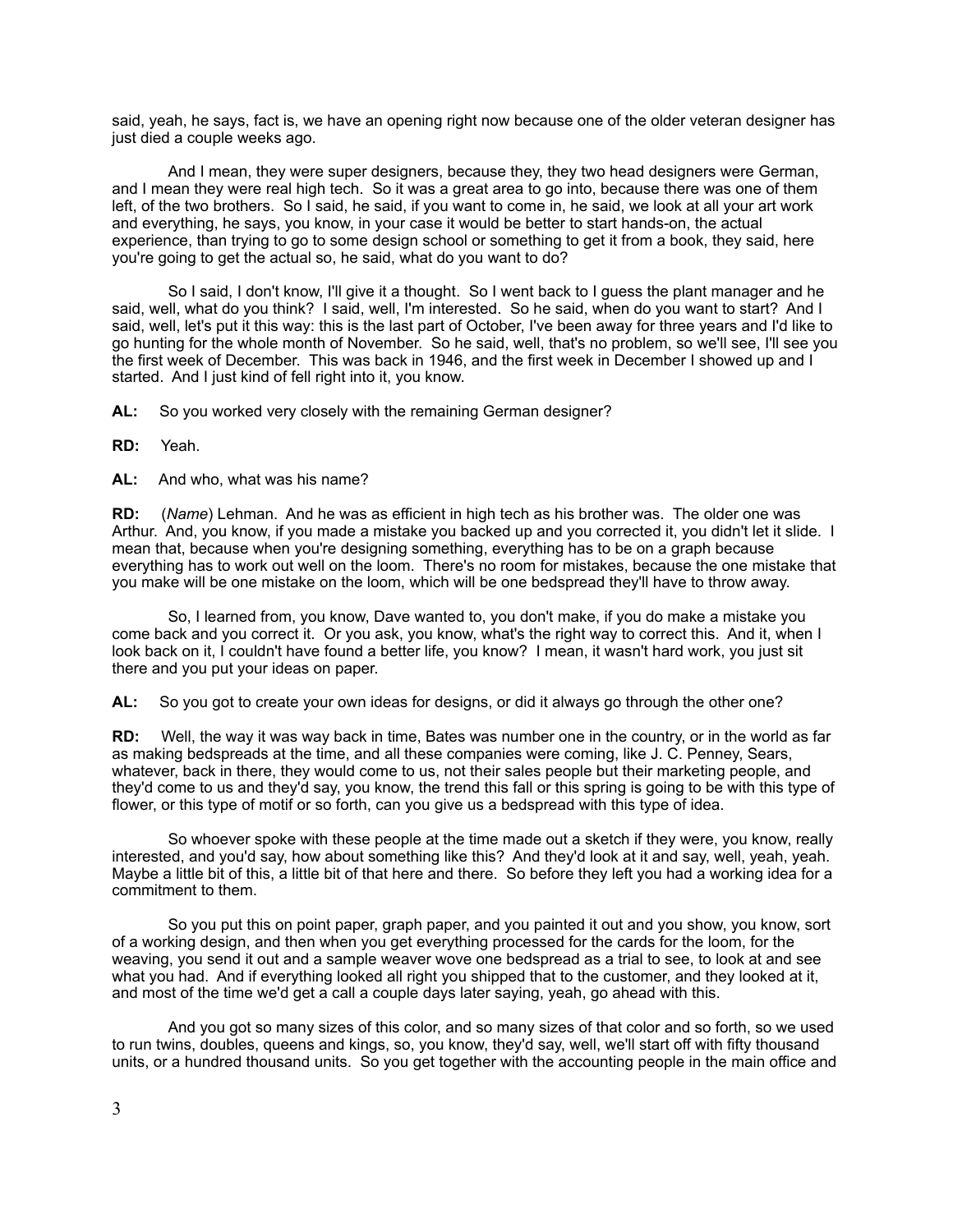the people who organized for production so you could set up for many thousand units, and this is what you're going to, here's your design and your pattern, and go ahead. And this would be, say, for J. C. Penney's or Sears, or whoever else the account was. So that's the way it worked.

AL: Were there other departments within the mill that you worked really closely with?

**RD:** Well, yeah, the weaving department, yeah. And we always had our own sample weaver. In other words, he was probably the best weaver around, that we acquired just for this purpose, and that's all he did, just weave our ideas.

**AL:** Oh, and then you could really see it, and then know whether it was something you wanted to go with.

**RD:** We'd tell him, you know, just weave a little strip of this so we can see just this area, and bring the piece in so we can take a look at it. That's the way it worked out, so this weaver, or this person, whoever was doing it, that's all that he was doing. So, if he had to weave just a little strip, say, first thing in the morning, and we didn't need anything else the rest of that day, he could sit down. Sometimes we'd kind of lure him out to the weaving area in case they needed some help, but that's the way it was set up.

 There was a lot of people around to do even minor things in that period of time. It wasn't like today, you know, everything with a skeleton crew and, you know, this person has to do fifteen other things while he's doing this. Each person had their own speciality, really. And over the years, just the design area, we had a staff of about twelve, we used to have about twelve people. In other words, we had the design core of, say, the artists or the designers as such, and we usually averaged, oh, between four and six designers at any given time. And they were both male or female, so there was no discrimination, even back then.

 I remember, in the summer time over the years we'd have students come in that were interested in designing. And one of the students that came in quite a few summers, Elaine Libby from Libby Mills, she would come in, we'd get a call by the time her spring college session would be coming to a close, and she'd say, can I come for the summer? Oh sure, come on in. Fact is, that's the way I got in contact with the Libby complex over the years, and did a lot of freelance work for the Libby Mills.

**AL:** Were they in competition with the Bates Mill at all, or was it just very different?

**RD:** No, because when you think about it, the Bates fabrics people, we were weaving cotton, we were in the cotton field, for cotton bedspreads and cotton draperies and anything else. Libby Mills across the street was in the woollen area, so there was no, and most of their patterns and designs was aimed at the Indian motifs and that kind of, and gradually we kind of worked it into plaids later on. We thought, well, it's time to face away from, you know, let's get with it, and we got them to go into the plaid area, which they did extremely well after that.

 One of the things with the Libby Mills was that the week before they were going to start up a whole series of brand new looms they had bought to weave this type of plaids, which were still in the woollen area, we had just completed a whole series of designs for them. And that's when they had that big fire over there, and it burned all the new looms and everything that had just been set up. So that was the kind of downfall of Libby's, you know, they couldn't come back after that.

 But that was excellent, too, you know, freelancing with the Libby, because Bates was aware of this because, you know, it was kind of a neighborly thing because there was no competition. And they just said, you know, this is your free time, you can do what you want with it. So that's, and of course when you freelance the money's real good.

**AL:** Now, in your department were there mostly Franco-Americans, or was there ethnic diversity within the design area?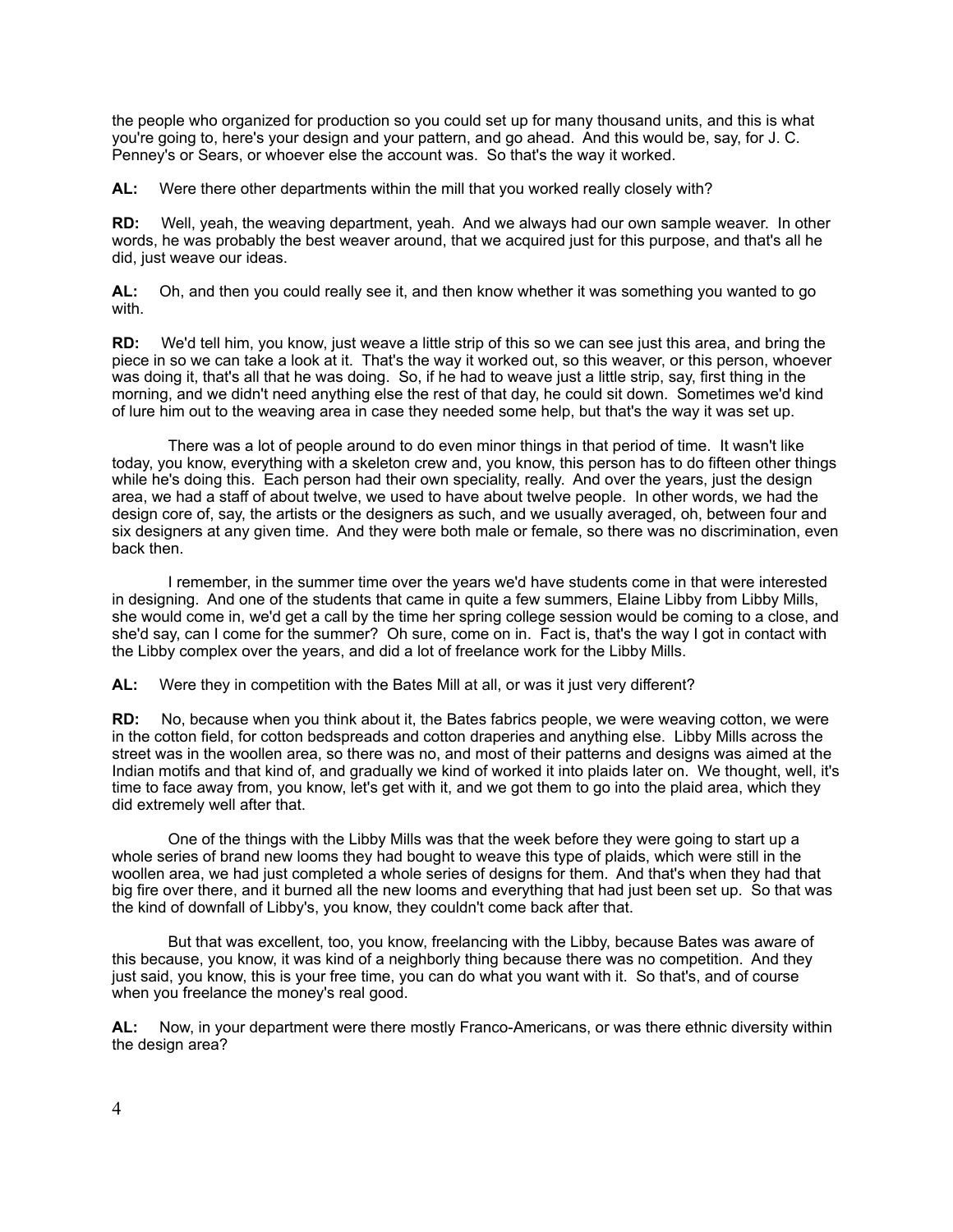**RD:** Well, you take like Bill and Arthur Lehman, they were German, they were pure German, yeah, they were from German originally, they were born both in Germany. Herbert Hecker, he was, you know, I don't know exactly what the nationality was there. And we had Canadians, we had, or course Libby was, I don't know if she was Irish or English. And then we had George Mills and Harold Mills.

**AL:** Yankees?

**RD:** Yeah, so there was, and we had one or two Italian people at one time. So it was, you know, it wasn't exactly one nationality. So it was, it was a mixture of such.

**AL:** Do you know, did different ethnic groups tend to be in different, certain areas of the mill, or were they, that you recall?

**RD:** No, it's funny, the thinking wasn't like that. It was a case of, this is your qualifications, you are well suited to do this type of job, and that was it. So it wasn't, you know, you get a whole bunch of Irish people over here and a whole French Canadians over here, it didn't work out that way. No, it was, everybody kind of worked together.

 Of course, like any other place, you always get one or two people that mix up everything for everybody else, but it was like everywheres else, you know. Over a period of time you kind of keep an eye on him, first thing you know it comes an opportunity, so, here's your severance pay.

**AL:** Were there social activities connected to the mills that people who worked there got involved in?

**RD:** Okay, one of the things, hockey. Bates had a championship, world championship hockey team way back in time. Rachel's got some photos there at the museum you can check on. We had bowling leagues, we had softball leagues, we had baseball leagues, we had camping trips, you know. We had our own newspaper; it was published, I think most of the time it was on a weekly basis. And we had monthly magazines, and we had trade magazines that we put out, I think it was like a cycle, the spring, midsummer and the fall, and so.

**AL:** Oh, wow, did you belong to any of those?

**RD:** I belonged to the bowling league. Fact is, I had started when the big ball bowling alleys came, first came, I had made contact with them and we started a bowling league right there and then. And then it kind of built up and had different divisions or the Bates complex, you know, like the Bates division, the Hill division, the Androscoggin and the Edwards division, and we kind of (*unintelligible phrase*) have our own inter leagues.

**AL:** So you got to know people who you didn't necessarily work closely with every day, in another, by being on those teams.

**RD:** That's right, yeah, you got to meet people from all the areas of the same complex, you know, the same, so. But, no, like I say, it was a great life.

**AL:** Did it feel like more than just a job? Or how, did it feel like a community in some ways?

**RD:** Yeah, it did, yeah. I wasn't like you said, well, now I got to go to work today, you know, you said, you got up in the morning, hey, I'm ready to go, let's, what's going to happen today. And in my case every day was different. You know, you walk in and somebody would say, you know, you got a message here, this customer or this, you gave him an idea or you sent him an idea last year, or last week, and they, you know, they're interested. Can you elaborate a little more on this idea.

 So, you'd see down and look to see if we had anything going. If we had a design or a project going that we needed to expedite, well then that had to be out of the way, and then I'd come back. Every day was different. Get a call from the New York office and say, hey, they're going to send somebody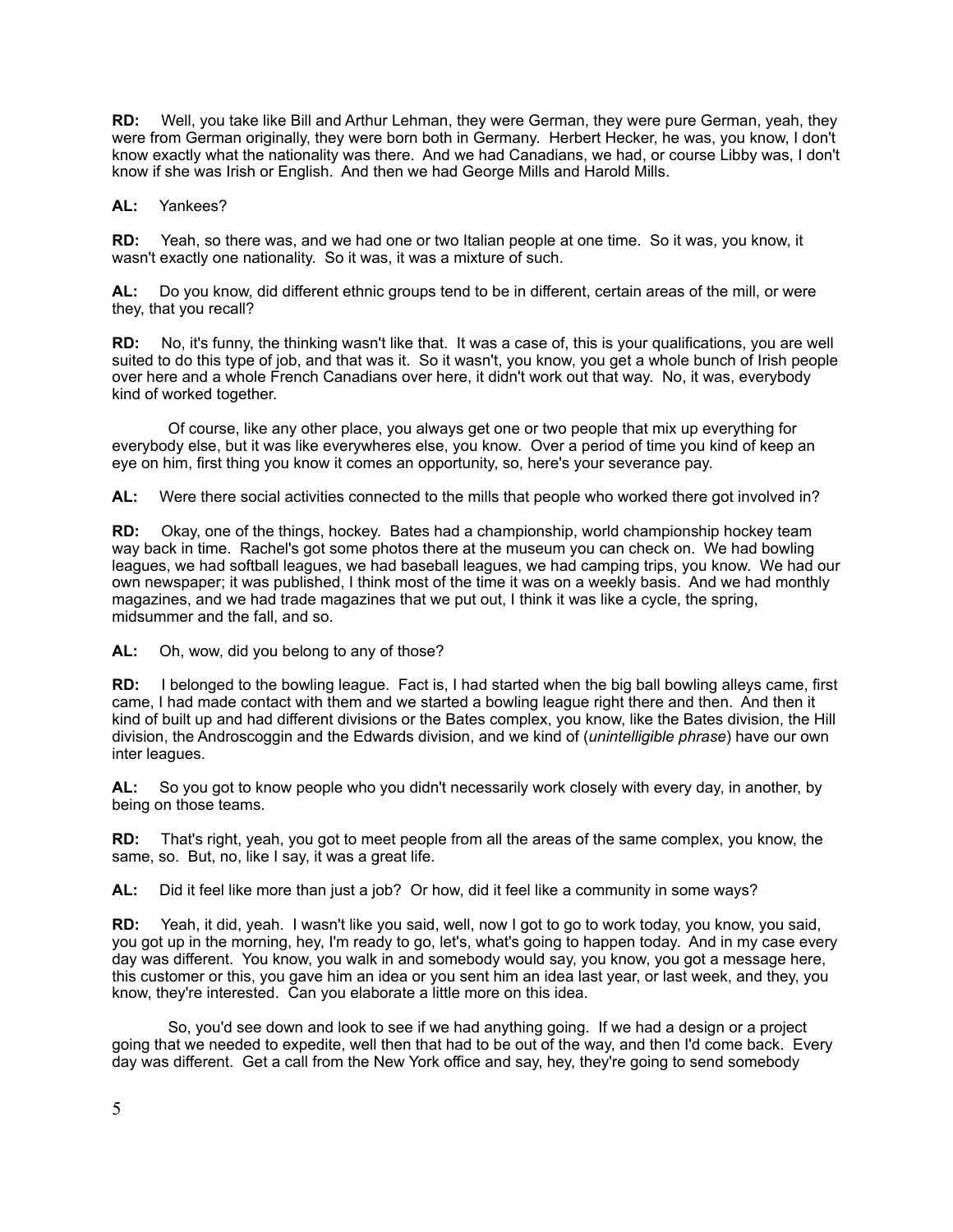down there and they want to talk to you, because, you know, you spoke to them over the phone or something a couple weeks ago, or something. So it was always like that.

#### **AL:** And you stayed until 19-?

**RD:** I retired from Bates in 1989, okay? This is when there was a big turnover. The mills were real low as far as money, and the (*unintelligible word*) was to borrow a large sum from the government, or sell out and try to keep it going, whoever's going to buy it. This is when the two Chinese brothers came in, Thomas and Eric Chang. In other words, they're more or less investors. In other words, they were backed by billions of dollars coming out of Hong Kong, and they had more money than they knew what to do with it.

 So they heard of this because they had acquired a mill in North Carolina by the name of Minnette, Minnette Mills in Grover, North Carolina. It's just about thirty-five miles south of Charlotte, where the airport is, North Carolina. And they came in about that time, and what they offered was to buy the shares of all the stockholders of Bates at the time. Not buy the company, buy their shares, which means the minute they bought the shares, they control, they didn't have to buy anything else.

 They acquired it, that way there, without buying everything. They acquired their shares, this meant they had the controlling interest by about sixty or seventy-five percent, so they owned it without buying it. I don't think they spent more than, if I can remember right, seventy or seventy five thousand dollars. And there was nothing you could do about it, it was legal.

 Just prior to that we had become an employee owned corporation, but it just wasn't working out. We had money on loan, and we just couldn't make the payments and this, because business at certain times of the year was, like January, business was always real low, and other times. But then at that point it was almost year round, you know, we were, we couldn't attract much of anything because I guess the whole market, the big companies were going from woven bedspreads to the comforters and other types of bedding, so the turnover, we just didn't fall into that area at the time. Because we hadn't anticipated, because we didn't have the money to go into that development for that area at that time, so it kind of ruined us at the time.

 So when these two brothers came in, it was like, you know, everybody on the upper echelon thought, oh, this is great, you know. But thinking about it, like some of us that knew about this, we were thinking about it and said, no, this is not going to work out. And so anyhow, it went through, they acquired the ownership by this stock majority that they acquired.

 And at the beginning, of the two, one was an older Chinese from the old type of family, you know, he believed in family and the good things. The younger one, he was a playboy. He was brought up in all that money, and he had no responsibility, he had no background.

 As an example, one time he went out and bought a Rolls Royce convertible, you know, a Rolls Royce, bright red with a tan top, and never made a payment on it. The repo companies would come along and say, would you know about Mr. Tang's car? What car, you know, I'd say, you know, we've seen it in the beginning when he first came in with it but we haven't seen it since. So eventually, checking here and there, it was hidden in somebody's old garage behind some house. Never made a payment. But that's the way he was. He bought boats this way, sailboats. He had a nice one at Freeport Yacht Basin, you know, probably \$2, \$2.5 million job. Never made a payment on it. But that's the type of person he was.

 But the older one just couldn't get him to get on the right track. Because the older one, in a Chinese family, the older brother is always the keeper of the younger ones. And whatever they do, you try to correct it and you try to get them on the right track. But if you don't, he doesn't want to get on the right track there's not much you can do about it. He just has to pay the consequences and pay the debts. So that's the way those two were.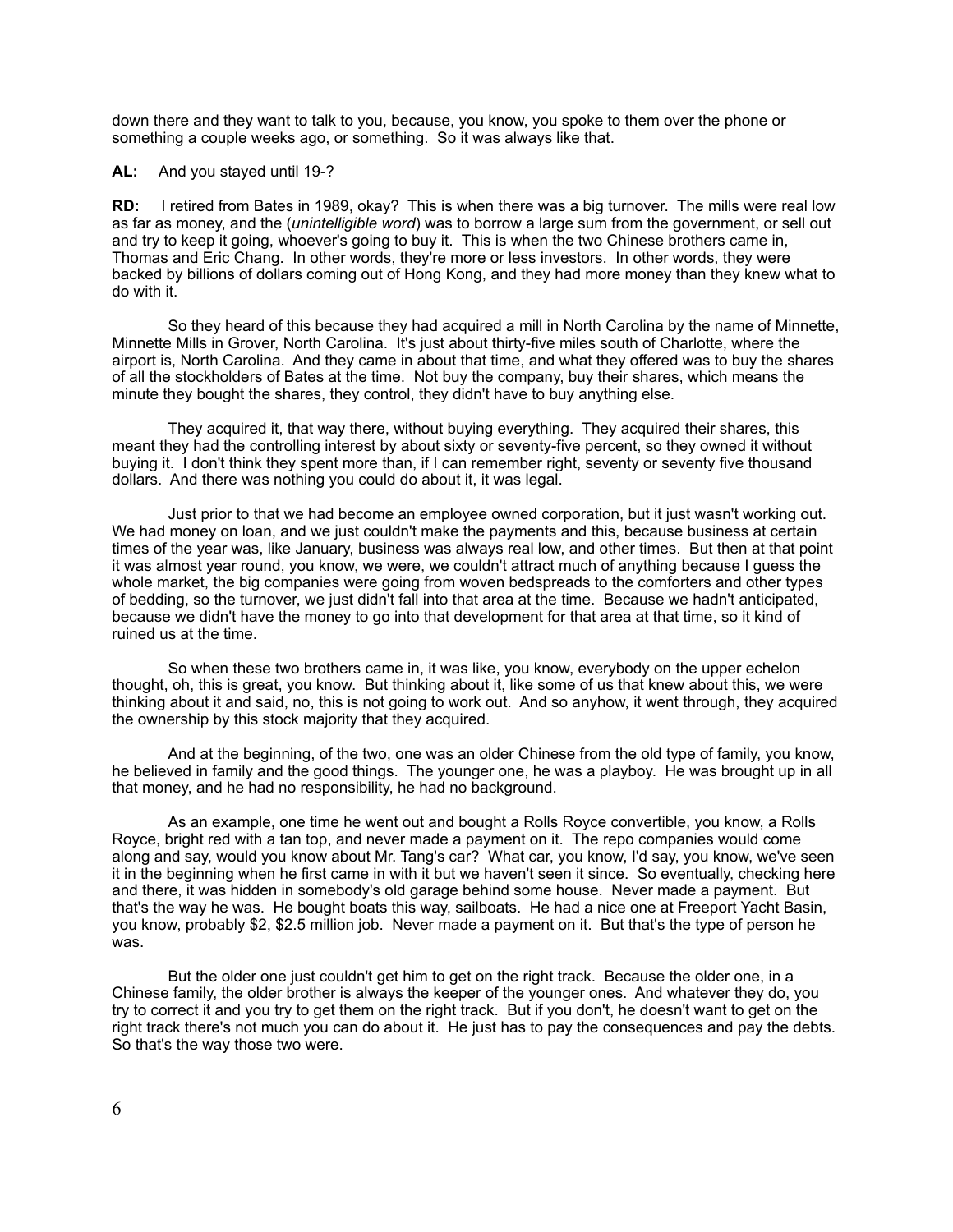But the interesting thing is, after they took over, well just before they took over they came around to look, see what there was and everything else. The plant manager at the time, Collins, says, hey, it was kind of a poor way to say this, but he said, you know, the Chinks are coming in to visit today, which was - - I said, okay, and he says, they want to go in and talk with you. I says, why? He said, well, they think you have the most interesting area of the whole complex, because this is the beginning of where everything starts. Well, okay.

 So they show up, and the younger one, you know, just roaming around, you know, he'd look at this and look at that and kept walking. But the older one, he'd stand there with you and you could almost tell he had a list of questions this long, and he'd say, if you did this or that, because he was high tech, if you did this with this machine here, would it do this? So I kind of looked at him, I said, yeah, it would. Okay, then he'd move on to something else and he'd say, if we did that with that operation over there, could you get these results? And, you know, think about it for a few minutes and kind of figure it out. I says, yeah, I think we could, yeah.

 So almost every week there for a couple of months, he would show up. He wouldn't bring the younger one, he'd show up by himself. He'd come in and he'd say, "Let's go on the other side of the sample room where it's going to be one-on-one," he says, "let's sit down," he says, "I got a lot of questions for you." "Oh, okay."

 First thing I know, he says, he says, "I understand you're getting ready to retire." I says, "Yeah, at the end of the year," which was 1946 [*sic* 1986]. I says, "In the month of December I'm retiring." "Oh, you can't do that." "No? Why not?" I had thought of this ahead of time, and I had checked with different people on the State level and so forth, I said, "There's a chance to go to consultant, instant consultant." So I says, "Well," I says, "okay, Thomas," I says, "talk to me." I said, "I'm going to retire in December. Either I'm going to fade away, or go to somebody else."

You know, that kind of caught his attention. He said, "Who else?" I said, "Well, I have friends at Fieldcrest and Cannon Mills, West Point Pepperell, that, you know, I could easily, on a part time basis." "Oh, no, no, you can't do that." He said, "How about you becoming a consultant for us, exclusively?" "Well," I said, "okay." He said, "You got a fee?" And I says, "Yeah, okay, I got a fee," I says. The fee would be so much plus expenses, and I'll give you one week a month, one solid week a month and that's it, for this fee. And I kind of see the figures in his . . . . "Fine," he said, "actually you could have started higher if you wanted to."

 I said, well, you could do that yourself, I said, you could increase, you know, so that way there it would be kind of a mutual agreement. He said, well, let's give it about six months, and then, he said, we'll, but he said, also I'm going to throw in your living quarters when you come down, and he says, you're going to have an office down at (*name*) Mills in North Carolina, you're going to have your own office down there. Then he says, over here, well, there's still going to be your office in the designing department there. So I said, (*unintelligible word*), how about the management here? He said, well, don't worry about management, because you're going to be above this manager, you're going to be working for me, you're going to be my assistant. You know, you're not going to be a vice president or nothing, but you're going to be over everybody, so he said, don't worry about the plant manager or the vice president, see, because you're going to be over them starting.

 So I said, okay, so I did that for seven years. I had a running account with Bonnie Adams at Lewiston Travel, you know, and I'd say, I'd call up Bonnie, I'd say, okay, Tuesday morning at 6:30 out of Portland to Charlotte, North Carolina, and a rental car at the airport. Fine, so, there's a corporate discount and the whole bit.

 So I traveled for seven years, and the agreement was also for my wife to come with me. So, and when we were down there and we'd see these old big Southern houses, you know, with these big columns and the whole bit, two stories and the real thing. This is where we lived while we were down there. We had a chef in the kitchen, we had maids, we had cleaning people.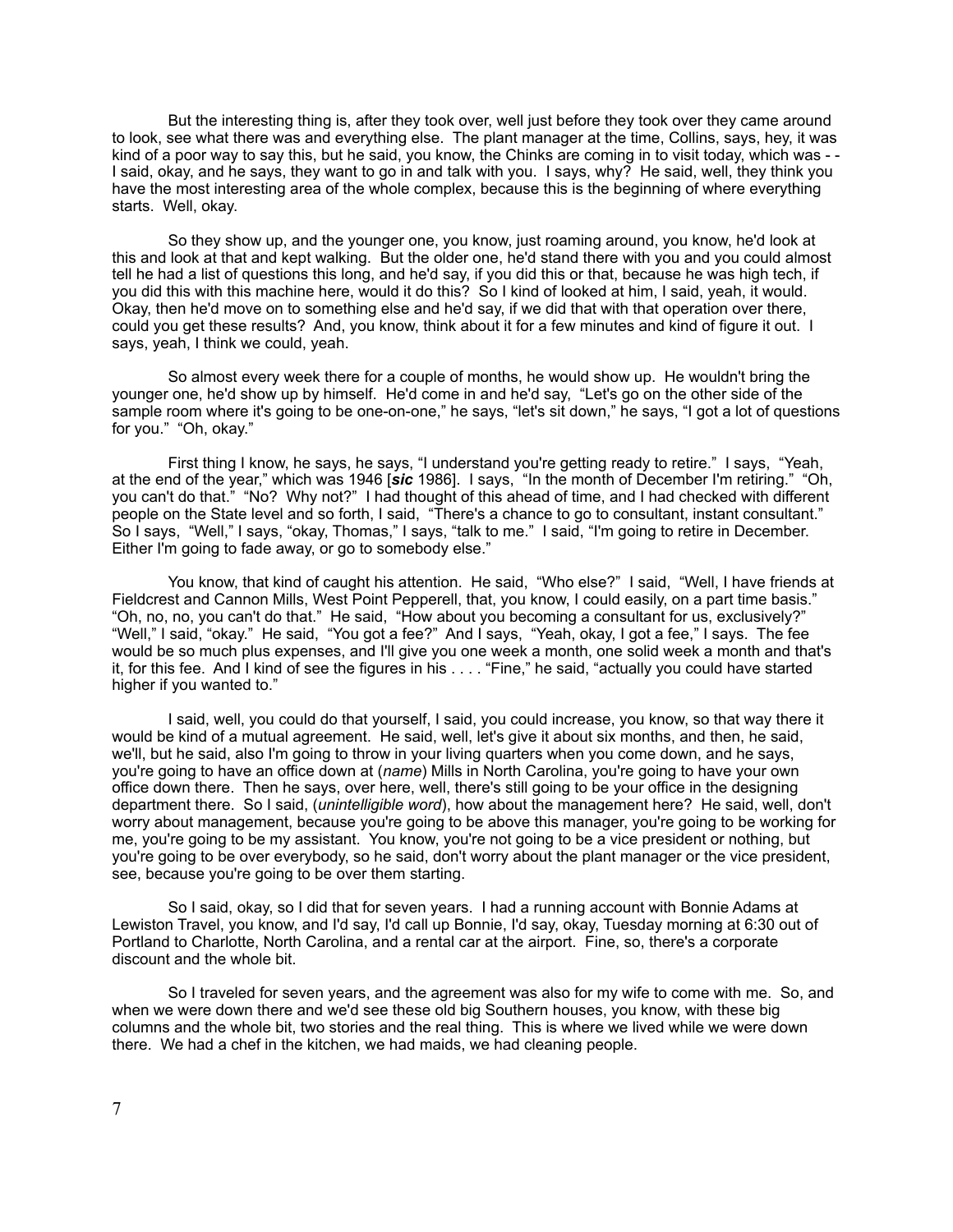#### **AL:** So you enjoyed those seven years, I take it?

**RD:** Well, when I think about it, I says, you know, why didn't I think of this about twenty five years before this, you know. Well, yeah. And people would say, god, you're always traveling and you've got your briefcase and, you know, you're going here and you're going there. And I says, yeah, but keep in mind, it's a little bit stressful because you've always got a time, you've got to be at a certain place at a certain time to meet with people to discuss, you know, projects and so forth, and I says, you know, it's, it's an excellent way of life but there's a little bit of stress. But I says, no, I like it, you know. Like my wife would say, oh, you're having a good time, and I'd say, sure am.

 And we'd schedule it so we'd go down there on a Tuesday, and we'd stay over the weekend and come back the following Wednesday, so on the weekend we had the rental car. The older brother had a big condominium in Nashville, in North Carolina, in the mountain area of western of North Carolina, there was, it could sleep ten people. It was right on top of a mountain. And the keys were always there, and he says, you know, if you want to go spend a weekend up there, there's the keys, go on up. And he said, make a call first to the caretaker, we'll make sure everything is in order. So, he says, the only thing is, he says, you'll have to scrounge for food on your own. I said, well, that's hard to do.

 So that's, or we'd hang around and we'd visit Charlotte, which was a real money city. I mean, when you talk about Charlotte today, where all the credit cards and everything else is processed in the world today, it's either in Charlotte or in Atlanta, Georgia, you know, so.

 We used to drive down, because this was right on Rte. 85 going directly to Atlanta, Georgia, we were about a quarter of a mile from the Interstate, where the plant was and where we were staying at the house, and we'd get on the Interstate, drive directly to Atlanta, and visit, you know, Peachtree and everything else in Atlanta, got a motel, hotels in Atlanta, and that was all part of the deal.

**AL:** So how long did the Chinese brothers stay involved with the mill, until what, or what happened when they left?

**RD:** Everything fell apart. This is when Fred Lebel, you know Fred? Fred was the plant manager at the Bates division. He was about the only surviving one left at the time. He acquired financing, or backing, to acquire Bates Fabrics at the time, but he just didn't have enough capital to keep it going. And I think he was, he was really on the wall there, and I think this is about the time Emile (*name*), the investor, financial investor, came in and took over.

 They went into, they created Maine Heritage Weavers, because when the Chinese acquired Bates, they acquired the name Bates Fabrics, they paid \$2 million just for the name of Bates Fabrics. And the minute they acquired that, they could shut everything down and go to some other part of the world and set up a little plant, which was Bates Fabrics.

 And while I was the consultant for those seven years, I can remember the MInnette-Bates Corporation, I was the corporation. So if, you know, if anybody tried to sue me for any breach or anything, they had to sue the corporation so I was covered for any suit or anything. Because on my business card it said, you know, Minnette-Bates, but way down on the bottom it says, Minnette-Bates, Inc., and that was my, I was the corporation. But the controlling, the two Chinese, their controlling corporation was Chauncey Corporation, which came out of Hong Kong, this is where the money was moved back and forth.

 But, I don't know if it was the younger one that was blowing the money and it just wasn't going in the right direction, I think, in the end. Because I think it was two years after I finally retired, because I figured I was going, when I retired here at Bates, in the Bates division, I had forty-three years of time in. So I kept thinking, well, if I go about seven years as a consultant, I'll have exactly fifty years and then I'll be ready.

 So the two Chinese brothers, the older one kept, he was never really around, he'd probably come in once a month for, sometimes it would be a week, sometimes two or three days. Because, he'd call me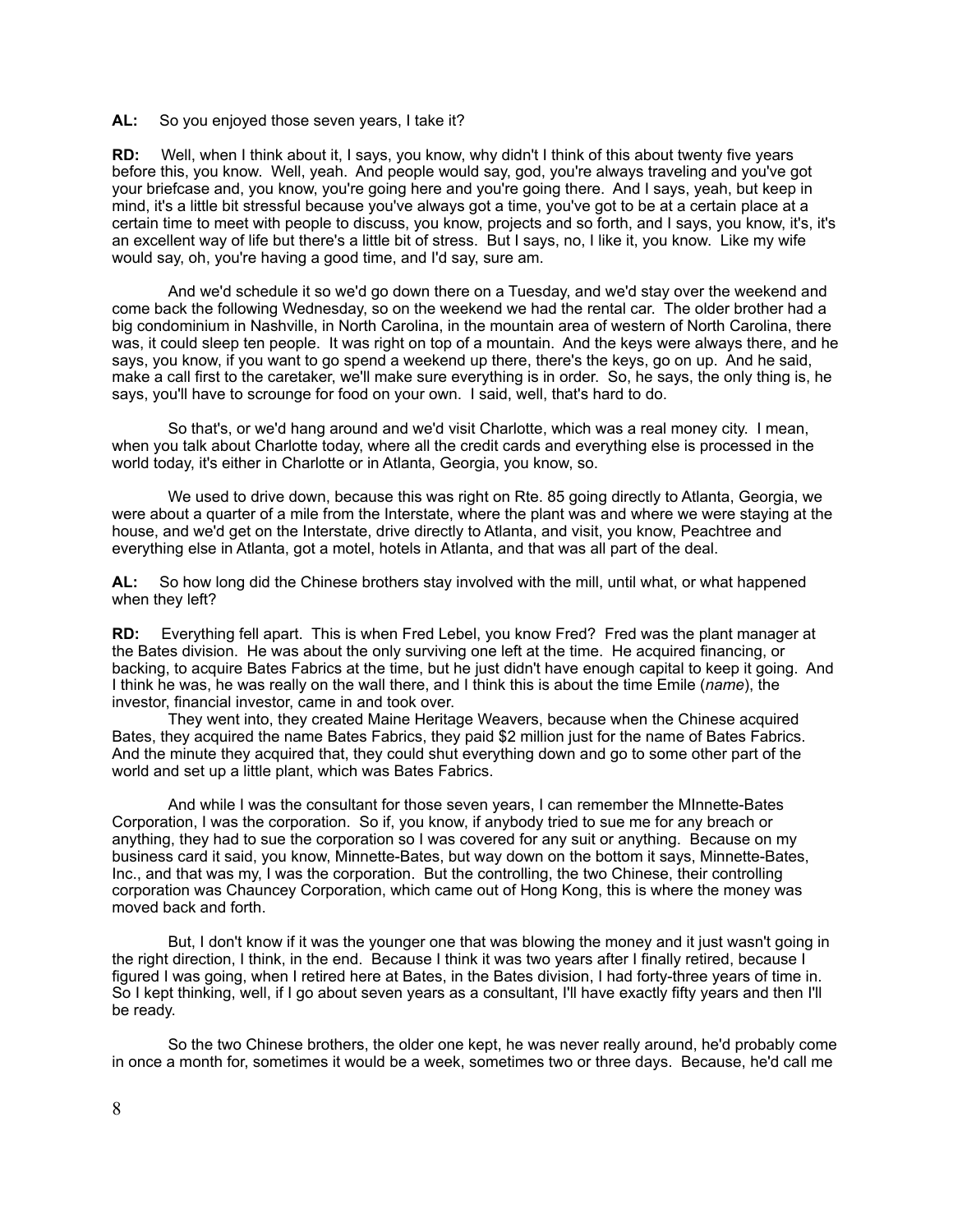up, when I was here in Lewiston or down in North Carolina, he'd call me up and say, Ray, he said, how about this, think about this, he says, can I do this? And I'd think about it, and I said, well, if I couldn't give him an answer, I'd say, well, I'll call you back, I said, where are you right now? He says, I'm in Hong Kong. So I said, okay, give me about an hour and you call me back, because I'm not going through your system over there, it takes too long. He says, okay, and I'll call you back in an hour.

 So that's the way it was. Other times he'd call me and I say, where are you now? I'm in Jamaica. He had a setup in Jamaica, at the Kingston Inn in Jamaica, he said, I'm in Jamaica, he says, I've got a whole bunch of looms here I'm thinking of getting started, he said, (*unintelligible word*) some thought of this project? And I said, yeah, I said, it won't work. How come? And I'd explain it to him, and he'd say, oh yeah, I never thought of that. Okay, forget it. Goodbye, you know, and be gone.

 Next time I know, I'd be in North Carolina, he comes walking through the door. How you doing? You know, it was like that. Like I say, every day was different, whether it was here or down in North Carolina. And if I was in North Carolina, Baxter Corporation was his supplier for textiles, for any kind, the thread, cards, or computer things, they were the supplier to the textile industry and they were located in New Jersey, and one in Shelby, North Carolina. So every so often, if they knew I was down there they'd give me a call and say, would you come down to our plant, we got a question we'd like to run over. So I'd say, okay, I'll drive down, say, tomorrow morning. Okay. So I'd drive down there and we'd go to the executive board room and sit there for hours, and they'd order food in and, they'd say, well, it's about lunch time, we'll order a meal in, you ready to eat? I says, why not, you know.

 So we'd walk around and, of course these places here, you know, you really weren't supposed to be in there because everything's supposed to be top secret of what they're making so your competition wouldn't find out. But they brought me in, you know, I could pick up anything I wanted to and they knew that, you know, I was up front honest with them for everything. Whether I liked it or not, I told them what I thought. Either I didn't like it, I'd say yes or no, you know. They'd say, well, we're thinking of doing this. I'd say, no, it's no good, it won't work. You know, you might get a good sample or a good starting thing, but it just won't work in the long run, on a production basis, I said, I don't care what you do. Okay. Well, how about a different idea? I says, well, okay, I'll work on that. So, I mean, that's -

*End of Side A Side B*

- **AL:** We are now on Side B. I'm sorry, I interrupted you.
- **RD:** Okay. So, how much time do you need?
- **AL:** Well, let me think about -
- **RD:** You got any more?

**AL:** I guess one of the questions that I wanted to ask you was to go back a little bit about the people who work in all the different areas in the mill and how they interacted. I know you talked that you worked directly with the loom, the weavers.

**RD:** The weaving room, yeah.

**AL:** What sorts of different jobs were there in the mill?

**RD:** Well, of course we were almost self contained as far as, in other words, the cotton would come in from the cotton fields in bales, it would start right from that point to make the yarns for the woven goods. So we processed all the way through, from the cotton ball itself coming out of the bale, it was, you know, processed, different machines all the way through until it was a fine thread for weaving. So we, and then after, say, the bedspread was woven, it was either preshrunk if it was going to be a natural color bedspread, or if it was going to be dyed, we had our own dying in the lower area of the Bates complex,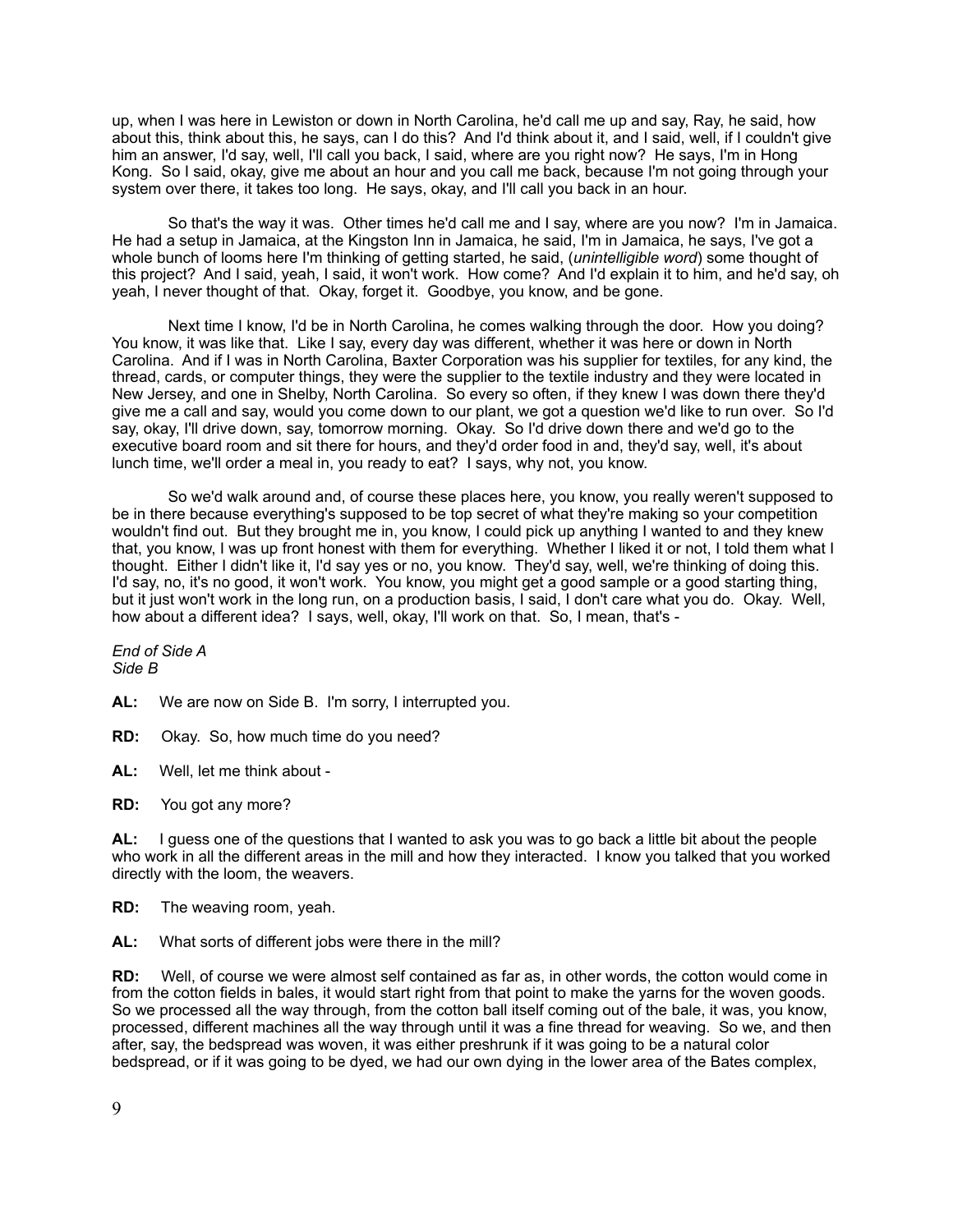we had giant vats to dye any color you could think of. We had, like Gerry Lafrance, who was a chemist in the lab, to give you the right color for any shade you wanted. So anything that you needed, we had.

 As far as maintenance, we had an electrical shop, we had a carpenter shop, we had a machine shop, we had a plumbing shop. You name it, they could make it. If anything broke down, they could make it within a certain period of time, unless it was a special piece of machinery on a certain part of the loom that was a trademark. Then you couldn't really make it to fit, it had to be the trademark piece to go back. But anything else, they could make right in the plant.

 So we were self-sufficient. And finishing the bedspreads, packaging bedspreads, you know, until they were all completed and going out the door to be shipped to the customer, everything was done. Our office, we had all the accounting people, the business people, we had the New York office. At the time the main office, we owned the building, it was at 80 Worth Street. We had, you know, I don't know how many salesmen at one time, probably anywheres from forty to fifty, all over the United States. So from beginning to end, we were self-contained as a corporation.

**AL:** Did people work shifts? Was the mill going all the time?

**RD:** We ran three shifts in the good years, yeah. We had from seven to three, three to eleven, then eleven to seven. Yeah, just like that.

**AL:** Now, in your department, design, they didn't work shift work there, did you?

**RD:** We were in from eight to five. Then later on we went from seven to four, or seven to three thirty, and we went out for a lunch break. Most of them, they took a half an hour, to cut down their time. So we went from seven, say, seven to twelve, then twelve to one we took a lunch break, and then we came back from one to three-thirty or four.

But on some periods when we were overloaded with design work, we worked a lot of overtime. I saw spells where I'd go in at seven in the morning, and stay there until five, come home for about an hour, and go back about seven until midnight.

**AL:** Now, did you get paid extra, or were you salaried?

**RD:** Oh yeah, oh yeah, this was big money, yeah.

**AL:** And so, it was probably, I'm thinking in terms of lifestyle, the people who worked shifts had a little, were a little bit different in terms of how they worked than, say, you, where you were pretty much during the day. Did you interact at all with the people who worked -?

**RD:** Well, see, like, on my level, going back from day one, I kind of, when I walked in, I walked in on a management level as far as you look at it, and not, say, on the union. Because I never had anything to do with the union, and of course, say, starting with the weaving and all the other departments, everything was union. But, say, the main office, all the office accountants and everybody else, that was strictly the management area. So that way there, maybe I was fortunate when I walked in, from day one, I walked in on a management level. So, and that's the way it worked out.

 But the union, over the years, they were good, you know, they weren't like some of the unions you see with the auto manufacturing and so forth that get out of hand. This local union was, they did well with the people.

**AL:** Did they, were there issues that came up over the years that you can recall, that the union got involved in? Hours, or working conditions, or pay?

**RD:** Well, it was the usual thing. There'll come a period of time where people got a little antsy, the price of things will start going up and the people will say, well, it's time for a raise. Well then you, the contract,

10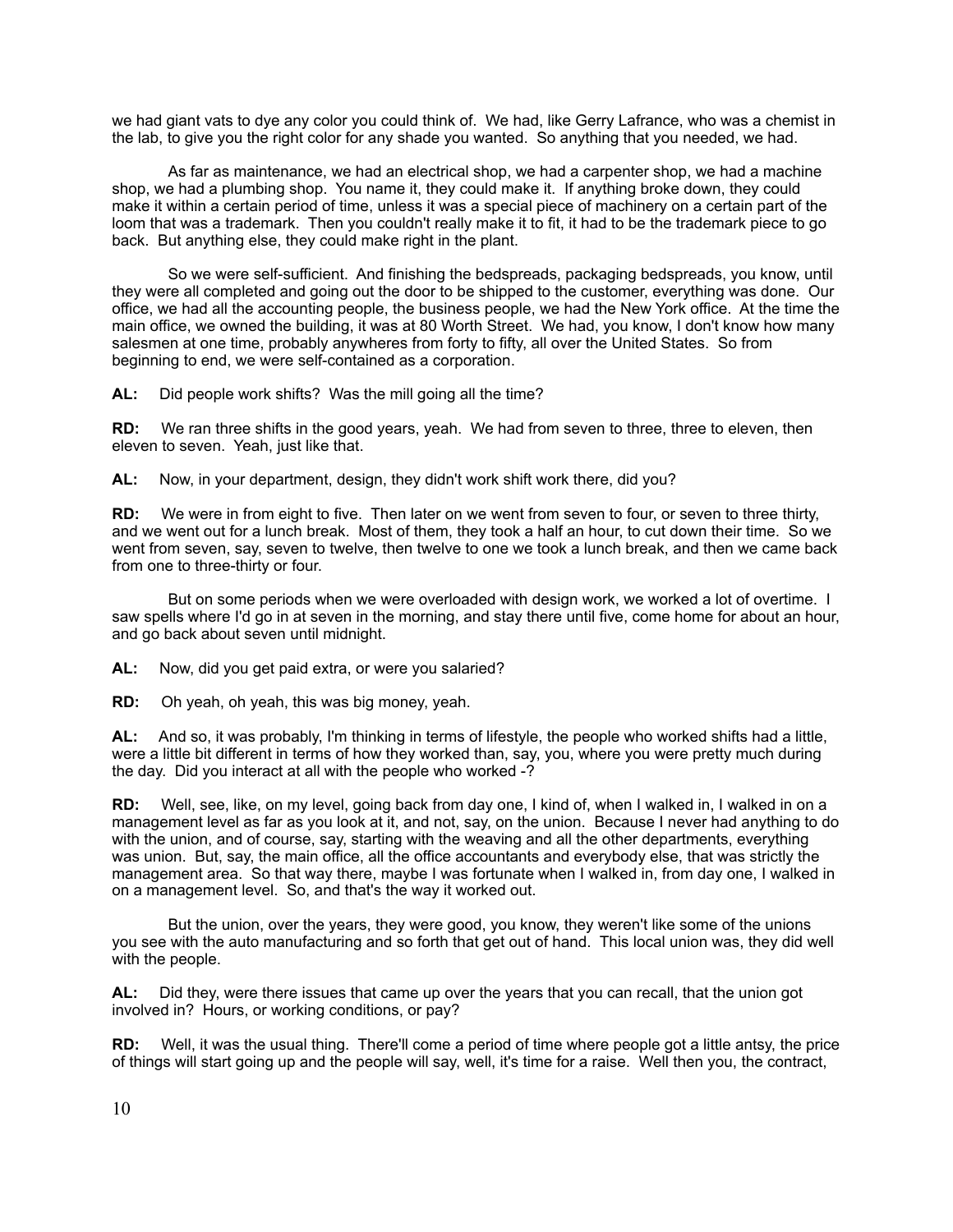over the years, averaged on a three-year level, the contract would run for about three years. And then the people going into, beginning of the third years would say, okay, everything's going up, we need a raise, you know.

 I really never saw a strike or a shut down for, I don't know, like any more than, that I can really remember, of a week really over the years. Or anything serious, like you know, things nasty like breaking things or, you know, hurting people. It never happened. People had their opinions, but they always, they all went to the union meetings, and this is where they vented all their displeasures and so forth.

 It was, it was fine over the years. I really can't remember any event that, you know, was serious enough to, you know, like you'd call the police in to squash something. I can't ever remember anything like that.

**AL:** Do you have recollections of Hal Gosselin?

**RD:** Hal Gosselin, yes?

**AL:** He was president, or vice president of Bates at one time.

**RD:** He was assistant to the president. That's, in the beginning he was, in the beginning, if I remember right, he came in to publish a magazine. He was in charge of publishing the magazines and the yearly annual reports and things like that, so he was involved in the printing of the magazine and so forth.

 And of course, we changed presidents over the years quite a few times, you know. And he, at one point there, he went from that position to assistant to the president, and if I remember right he stayed at that level until he, I don't know if he retired or moved on to, he moved on to CMMC. But I think he was just assistant to the president when he moved to that area. He went to CMMC as, I think it was public relations director, when he moved to that area.

 I remember (*unintelligible phrase*) a few contacts with Hal where we discussed some of the things in the magazines he put together for, like the spring line and the fall line and things like that. You know, I think it ought to go this way. I says, no, no, no, this.

**AL:** Artistic disagreements?

**RD:** Yeah, just you know, business disagreements.

**AL:** So you said there were quite a few Bates presidents over time at the mill. Are there any that really stick out in your mind as being impressive, or not so?

**RD:** Yeah, there was one way back in time, Herm Ruhm, Ruhm. He was a good, he was a family man and he was honest, you know. And we had some, one of them was Arnold Ginsberg. He was a character. He'd show up probably every two or three weeks, and he'd walk in, come through the door, and here I am, my name is Arnold Ginsberg, I'm president. I says, yeah, Arnold, this is what you said when you said when you were here last week, I says, don't you remember? Oh yeah, yeah, yeah, okay, you know. Flighty, you know?

But there was -

# (*Outside interruption.*)

**RD:** My wife was a nurse until she retired, and she said, I want to do something different, so she went to work at Porteous, you know, selling the kitchen ware. And of course, if you look around you'll see all these quilted things are hanging all over the place? This is her hobby, so she's got her workshop back there. I still got my office way back in the beginning because I still do a few things on the side, so.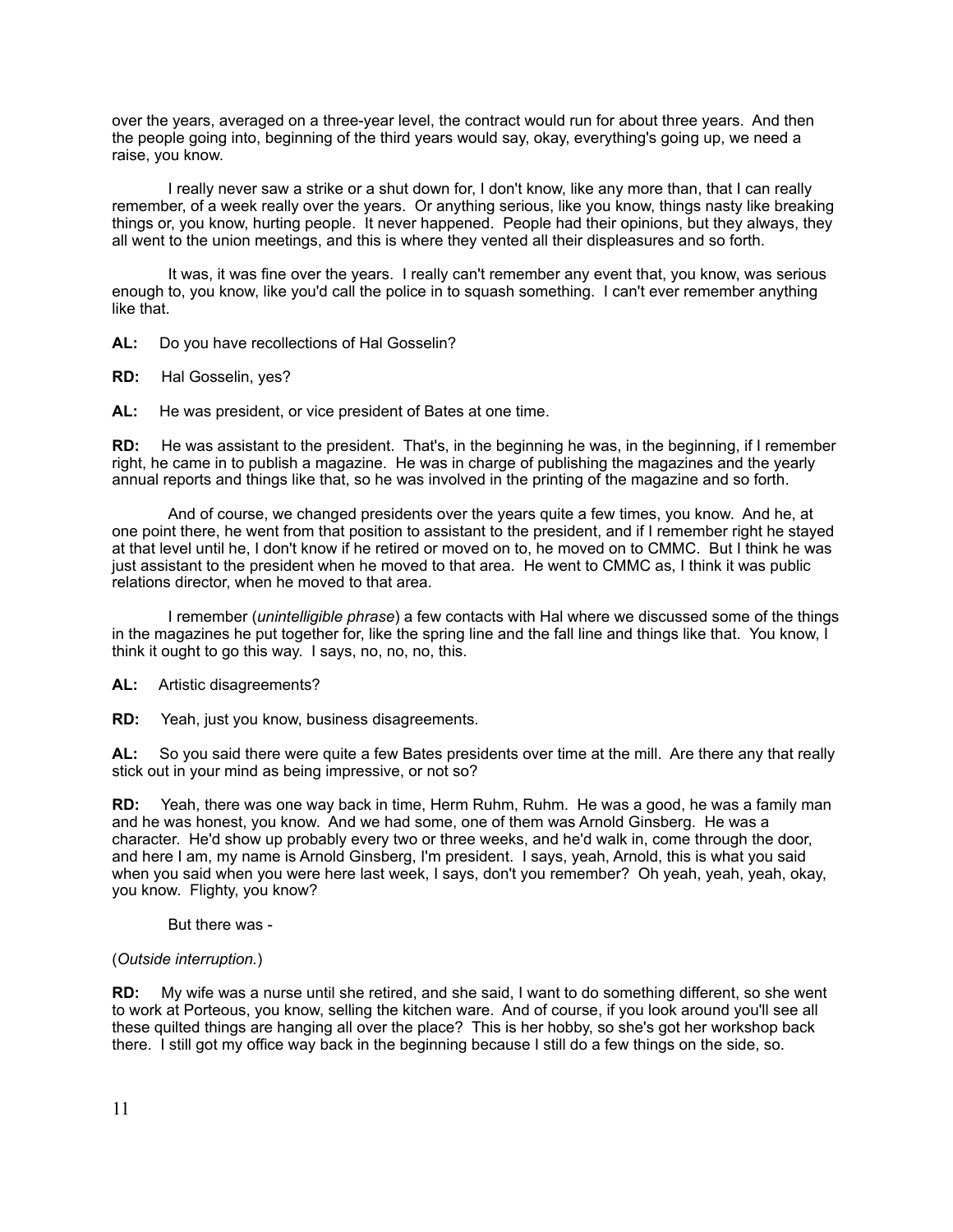**AL:** But were there any other Bates presidents that you recall, or are those the ones that really stick out?

**RD:** Bill Hickock, he was interesting. There was Thomas Levine, he lives in Manchester. He was probably towards the end of, just before, yeah, he was just before the Tangs came in to buy out the Bates Fabrics. But way back in time, God, there were so many I just can't.

# **AL:** That's okay.

**RD:** But it seems as though every, come the first of the year we'd get a memo saying, well, the old president is either going to someplace else or he's retiring and we're going to have a new president in a couple of weeks. So, this is the way it was. But, you know, a president is like, okay, they come in, they go, you know, it doesn't change anything, everything keeps moving. Unless you get one that's coming in who's got stupid ideas, you know.

 Like, well when the Tangs came in, the ongoing, Eric, he had all kinds of, you know, well we're going to modernize this this way, and I says, you know, you're not thinking of the people, Eric, I says, you're thinking of the machine. You got to think of the people. This machine is not going to work until these people press the button and tell it what to do. Oh yeah, but that's simple. I said, no Eric, it's not simple. You're not considering the product that you're going to put, use this machine for, I says, it's just not going to work. Oh, wait and see.

 Well, they'd bring the machine in and set it up, it would take three or four weeks. Even the people who set it up couldn't get it to coordinate with what was supposed to be, the duty it was supposed to be doing. And I'd walk down and take a look at it, and I'd sit back and laugh. And Eric would show up and he'd say, what do you think of that thing? I says, yeah, come on down, let's go take a look at it. And I'd stand there and say, what do you think? Well, stand here and watch, they're trying to get it to go. I says, can you go over there and get this thing going? Well no, he says, I'm not up on this high tech stuff. I says, why the hell did you get it? Well, somebody sold me on the idea. I says, yeah, all right, you spent seventy five thousand dollars setting this thing up, and you're paying it on a lease basis, on a monthly basis and now you probably paid a couple of months, which I didn't think he did, but anyhow, I said, and it's not even running yet and it's not going to run. So, well, he says, maybe you're right, he said, we'll give it another month. Well, within two weeks the people who brought it in came and took it out, and they went back to the.

 But, you know, he was like that over the years, but you know. Like Bill Hickock, in his spare time his hobby was woodwork, to make woodwork, you know, outdoor chairs for lawn furniture and things like that. And he lived in upper New York state, and he has his own workshop and everything. And every time he'd come to the plant he'd say to us, can you draw me an idea for this type of chair, or this type of cabinet.

 So I says, hey, we're making bedspreads here, not furniture. Well, he says, you know, this is for my little project. Okay, so, we'd kind of scribble (*unintelligible word*), hey, yeah, he says, could you detail it a little bit so, you know, to show me the parts. So I says, yeah, I think so, I says, next time you come we'll give you a, like a blueprint of some time. Because we could do blueprints, too, because I had taken mechanical designing and blueprinting and the whole bit, so there was no problem.

 Fact is, our design department, we could do anything. The artists in there could paint, you know, they could pick up, you'd come in and they could just look at you and paint a portrait, sketch it out within half an hour and then go home and make a painting and come back next week.

 I had one guy, Larry Stevens, he was unbelievable, he could paint the best portraits. That's the type of people we had.

**AL:** Are there things that I haven't asked you about, about your time at the mills, that you think is really important to add today?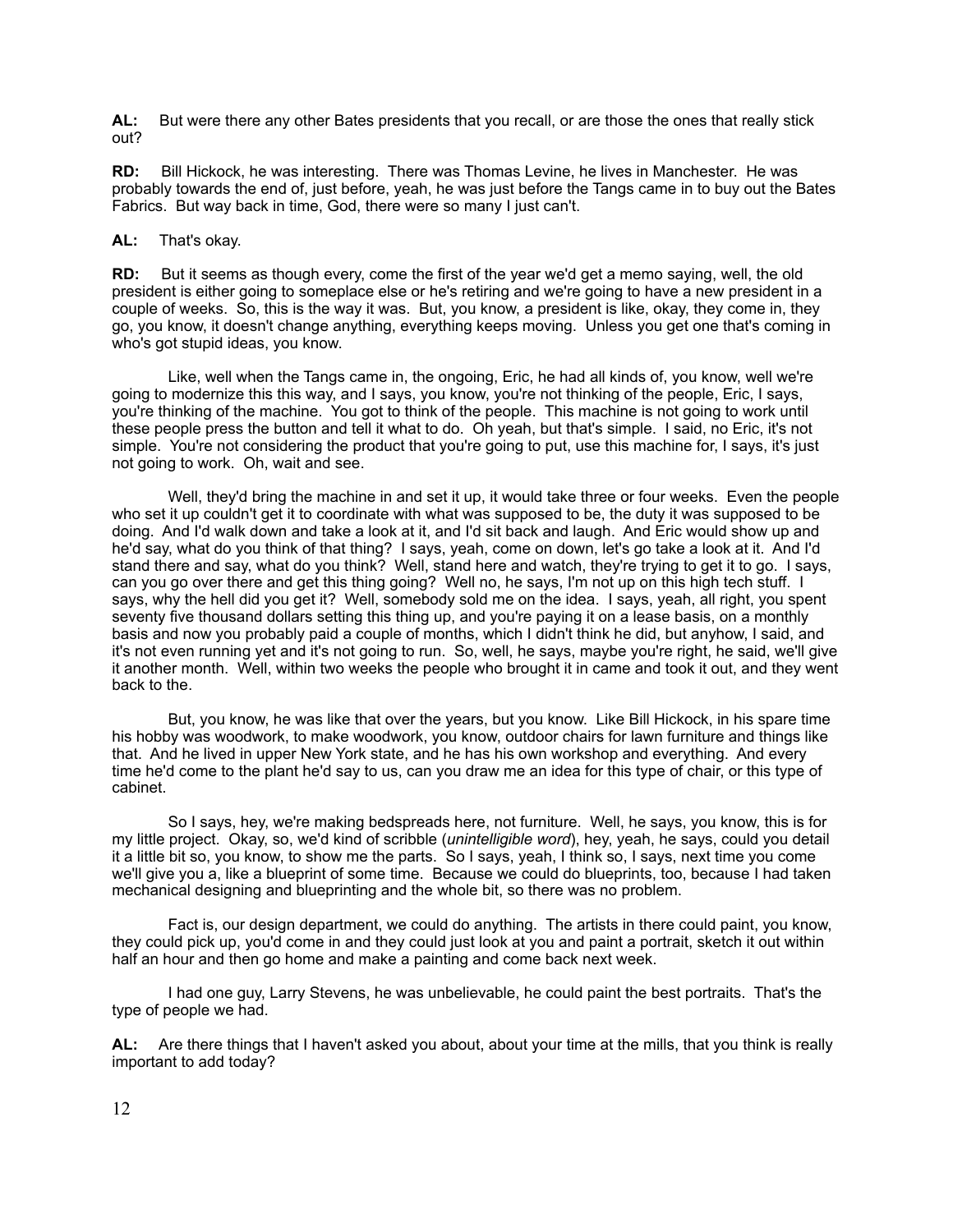**RD:** Okay, okay, let's go back a little bit. Over the years, the Bates, it was Bates Manufacturing was back in time, that's the way it was incorporated, Bates Manufacturing Company, Inc., I think, is the way it was way back in time.

 We had the Androscoggin division, which was where Marden's has their storehouse way down at the end of Lisbon Street. And then we had the Hill division. The Androscoggin was where the main offices used to be, way back in time, and then they were brought back to the Bates division later on. The Hill division was weaving mostly sheetings, sheet goods, and I think at one time they wove shirting material. Way back in time they used to have these striped shirts which was a big trend, way back in time, in the '30s, '40s and that period.

 And of course the Bates division wove bedspreads, but way back in time they wove rayon bedspreads, then later on we went to the nylon, dacrons as far as yarns, and then we wove table covers with napkins. I don't know if you remember seeing them, that was way back in time, the nice shiny table covers that we used to weave with napkins and the whole bit as a set.

 Then later on we got together with Guilford Mills out of, was it Dexter? This is the period of time when the office complex, in other words they put up an office building and it was wide open, and instead of having all kinds of office divisions, they came up with the idea of walls in between each area. You know, in other words, you have this area here, and we're going to put up a wall here. But it wasn't a full wall, it was just, say, a panel.

 And all these panels on both sides needed something to give it some color, so we wove what we called paneling material. It was woven by the yard, and we put all kinds of designs on it. And this was cemented to these panels for divisions in big office complexes. Like, you know, if you see a commercial today you see these, all these little cubbyholes? Well, most of them these days, they don't, they're all plain, you know, they have it shabby looking. Well, what we did is all kinds of designs on each one of these panels, so you had an office, you could have one panel like this with one design over here, one over here, and so forth, if the manager wanted to pay for this kind of paneling.

 And then about the same period of time, we worked with this company, or this, people out of New York that they were in that same field, and that they were making this type of, for whole walls, you know, and we did a lot of that. We used to, for them we'd take a warp beam, you know, with all, that you've seen probably with the yarn that's laid on, so we could set it up on the back of the loom for the warp yarn.

 Well, we did multi colors. We put it all on there and we'd run it through, and we had a design that when the colors were dyed onto this wall, it was still just yarn but it was dyed onto this wall, it gives you all kinds of designs. And then when they put the warp on the back of the loom, when it came through for weaving, you see, you had that design on the warp itself besides the other pattern that you put on it. So you had a multiple idea of shades on the warp itself, and then the design that you put on the face, you say the face of it.

 Well, we had a monstrous order, just about the time the mill kind of folded, with this company out in New York. You know, we're talking millions, almost billions of dollars in contract. We just couldn't turn it over, you know, the money there for, the capital for doing this just didn't work out.

 And like I say, the last manager there was Tom Levine out of, who lives, he used to be, with his father, a Carlton Mills, you know, when you go through Winthrop, the Carlton Mills, he was there with his father, they owned that. Then when they closed down, he came to, with us. But he was the last until the Tangs took over.

- **AL:** Is that a good place to stop today?
- **RD:** Yeah.